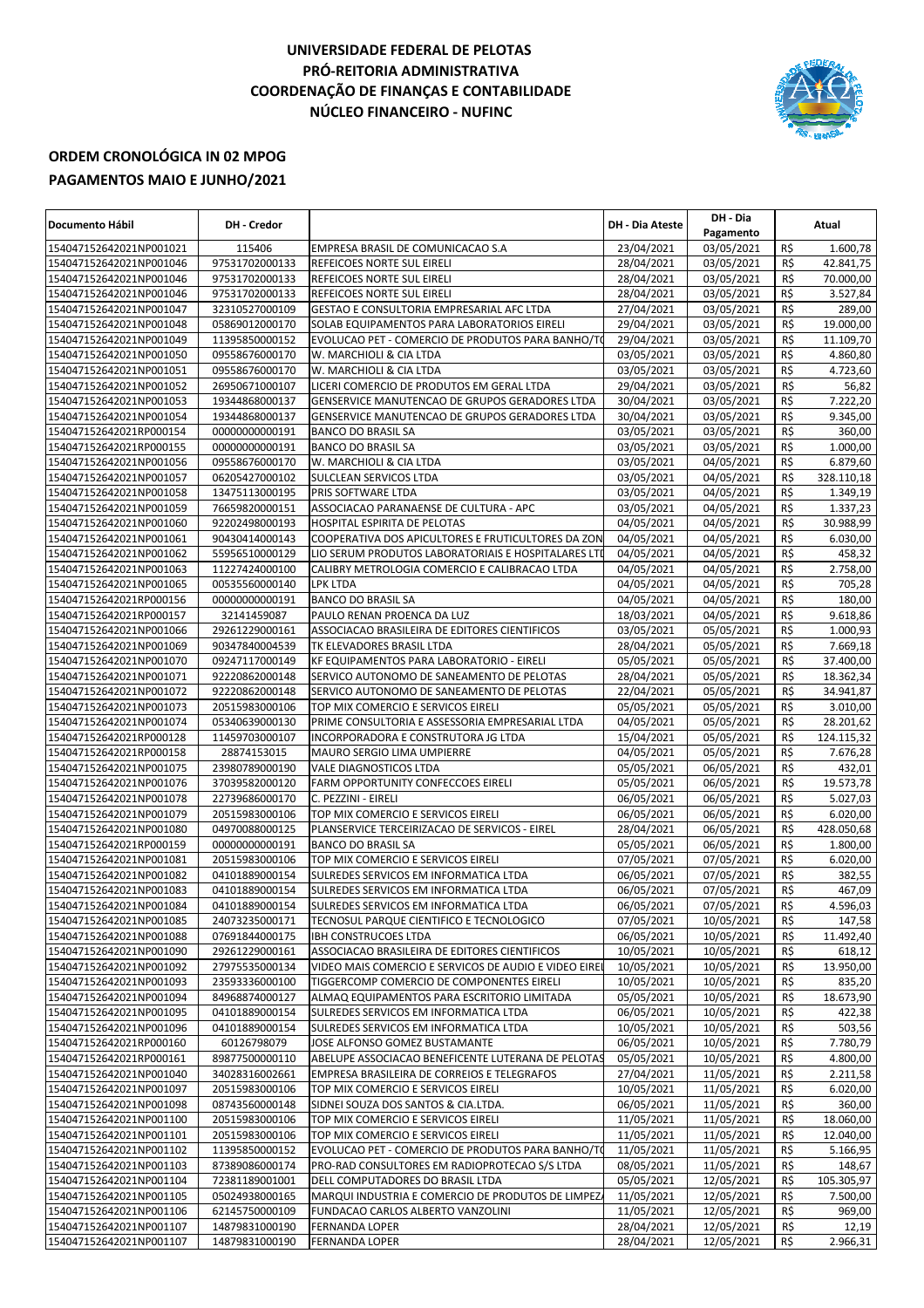| 154047152642021NP001108                            | 92220862000148                   | SERVICO AUTONOMO DE SANEAMENTO DE PELOTAS                                                                 | 12/05/2021               | 12/05/2021               | R\$             | 141,81                               |
|----------------------------------------------------|----------------------------------|-----------------------------------------------------------------------------------------------------------|--------------------------|--------------------------|-----------------|--------------------------------------|
| 154047152642021RP000162                            | 00000000000191                   | <b>BANCO DO BRASIL SA</b>                                                                                 | 11/05/2021               | 12/05/2021               | R\$             | 4.000,00                             |
| 154047152642021NP001111                            | 92220862000148                   | SERVICO AUTONOMO DE SANEAMENTO DE PELOTAS                                                                 | 11/05/2021               | 13/05/2021               | R\$             | 24.206,45                            |
| 154047152642021NP001112                            | 01172123000172                   | CARDOSO & DUARTE LTDA                                                                                     | 12/05/2021               | 13/05/2021               | R\$             | 1.791,00                             |
| 154047152642021NP001113                            | 01172123000172                   | CARDOSO & DUARTE LTDA                                                                                     | 12/05/2021               | 13/05/2021               | R\$             | 796,00                               |
| 154047152642021NP001114<br>154047152642021NP001115 | 01172123000172<br>10364152000208 | CARDOSO & DUARTE LTDA<br>LINCE - SEGURANCA PATRIMONIAL LTDA.                                              | 12/05/2021<br>10/05/2021 | 13/05/2021<br>13/05/2021 | R\$<br>R\$      | 3.319,00<br>192.327,46               |
| 154047152642021NP000948                            | 76535764000143                   | OI S.A. - EM RECUPERACAO JUDICIAL                                                                         | 16/04/2021               | 14/05/2021               | R\$             | 2.573,69                             |
| 154047152642021NP001091                            | 08467115000100                   | COMPANHIA ESTADUAL DE DISTRIBUICAO DE ENERGIA ELET                                                        | 10/05/2021               | 14/05/2021               | R\$             | 166.954,03                           |
| 154047152642021NP001116                            | 08202514000131                   | NILSON THOMAZ SILVA SANCHOTENE JUNIOR                                                                     | 11/05/2021               | 14/05/2021               | R\$             | 154.436,71                           |
| 154047152642021NP001117                            | 20515983000106                   | TOP MIX COMERCIO E SERVICOS EIRELI                                                                        | 14/05/2021               | 14/05/2021               | R\$             | 6.020,00                             |
| 154047152642021NP001118                            | 20515983000106                   | TOP MIX COMERCIO E SERVICOS EIRELI                                                                        | 14/05/2021               | 14/05/2021               | R\$             | 6.020,00                             |
| 154047152642021NP001119                            | 20515983000106                   | TOP MIX COMERCIO E SERVICOS EIRELI                                                                        | 14/05/2021               | 14/05/2021               | R\$             | 15.050,00                            |
| 154047152642021NP001120                            | 24603766000129                   | CLARA MARIA PEREIRA MARQUES                                                                               | 14/05/2021               | 14/05/2021               | R\$             | 291,00                               |
| 154047152642021NP001068                            | 40432544000147                   | CLARO S.A.                                                                                                | 29/04/2021               | 17/05/2021               | R\$             | 5.131,01                             |
| 154047152642021NP001122                            | 01172123000172                   | CARDOSO & DUARTE LTDA                                                                                     | 16/05/2021               | 17/05/2021               | R\$             | 360,00                               |
| 154047152642021NP001123                            | 01172123000172                   | CARDOSO & DUARTE LTDA                                                                                     | 16/05/2021               | 17/05/2021               | R\$             | 1.504,18                             |
| 154047152642021NP001127                            | 20515983000106                   | TOP MIX COMERCIO E SERVICOS EIRELI                                                                        | 17/05/2021               | 17/05/2021               | R\$             | 6.020,00                             |
| 154047152642021NP001129                            | 01844768000104                   | AMBIENTUUS TECNOLOGIA AMBIENTAL EIRELI                                                                    | 13/05/2021               | 17/05/2021               | R\$             | 2.540,49                             |
| 154047152642021NP001130                            | 01844768000104                   | AMBIENTUUS TECNOLOGIA AMBIENTAL EIRELI                                                                    | 13/05/2021               | 17/05/2021               | R\$             | 619,61                               |
| 154047152642021NP001131                            | 06205427000102                   | SULCLEAN SERVICOS LTDA                                                                                    | 16/05/2021               | 18/05/2021               | R\$             | 35.822,63                            |
| 154047152642021NP001132                            | 01172123000172                   | CARDOSO & DUARTE LTDA                                                                                     | 17/05/2021               | 18/05/2021               | R\$             | 2.154,00                             |
| 154047152642021NP001133                            | 08467115000100                   | COMPANHIA ESTADUAL DE DISTRIBUICAO DE ENERGIA ELET                                                        | 05/05/2021               | 18/05/2021               | R\$             | 668,55                               |
| 154047152642021NP001134                            | 08467115000100                   | COMPANHIA ESTADUAL DE DISTRIBUICAO DE ENERGIA ELETI                                                       | 06/05/2021               | 18/05/2021               | R\$             | 4.193,57                             |
| 154047152642021NP001135                            | 08467115000100                   | COMPANHIA ESTADUAL DE DISTRIBUICAO DE ENERGIA ELETI                                                       | 10/05/2021               | 18/05/2021               | R\$             | 3.081,77                             |
| 154047152642021NP001136<br>154047152642021NP001136 | 08467115000100                   | COMPANHIA ESTADUAL DE DISTRIBUICAO DE ENERGIA ELETI<br>COMPANHIA ESTADUAL DE DISTRIBUICAO DE ENERGIA ELET | 28/04/2021               | 18/05/2021               | R\$             | 126,50                               |
| 154047152642021NP001137                            | 08467115000100<br>04345762000180 | REY-GLASS COMERCIAL E SERVICOS EIRELI                                                                     | 28/04/2021<br>18/05/2021 | 18/05/2021               | R\$<br>R\$      | 3.825,72                             |
| 154047152642021NP001138                            | 06205427000102                   | <b>SULCLEAN SERVICOS LTDA</b>                                                                             | 16/05/2021               | 18/05/2021<br>18/05/2021 | R\$             | 212,07<br>345.863,53                 |
| 154047152642021RP000164                            | 37489240034                      | LEDECI LESSA COUTINHO                                                                                     | 03/05/2021               | 18/05/2021               | R\$             | 191,96                               |
| 154047152642021NP001139                            | 22014876000120                   | FER - MAX FERRAMENTAS LTDA                                                                                | 18/05/2021               | 19/05/2021               | R\$             | 39,80                                |
| 154047152642021NP001141                            | 00482840000138                   | LIDERANCA LIMPEZA E CONSERVACAO LTDA                                                                      | 17/05/2021               | 19/05/2021               | R\$             | 228.430,98                           |
| 154047152642021NP001142                            | 10439655000114                   | PEDRO REGINALDO DE ALBERNAZ FARIA E FAGUNDES LTDA                                                         | 13/05/2021               | 19/05/2021               | R\$             | 26.669,62                            |
| 154047152642021NP001144                            | 07691844000175                   | <b>IBH CONSTRUCOES LTDA</b>                                                                               | 06/05/2021               | 19/05/2021               | R\$             | 17.973,27                            |
| 154047152642021NP001148                            | 04970088000125                   | PLANSERVICE TERCEIRIZACAO DE SERVICOS - EIREL                                                             | 19/05/2021               | 19/05/2021               | R\$             | 51.873,26                            |
| 154047152642021NP001151                            | 90347840004539                   | TK ELEVADORES BRASIL LTDA                                                                                 | 17/05/2021               | 19/05/2021               | R\$             | 7.669,18                             |
| 154047152642021RP000165                            | 00000000000191                   | <b>BANCO DO BRASIL SA</b>                                                                                 | 18/05/2021               | 19/05/2021               | R\$             | 33.600,00                            |
| 154047152642021RP000166                            | 00000000000191                   | <b>BANCO DO BRASIL SA</b>                                                                                 | 18/05/2021               | 19/05/2021               | R\$             | 11.200,00                            |
| 154047152642021RP000167                            | 00000000000191                   | <b>BANCO DO BRASIL SA</b>                                                                                 | 19/05/2021               | 19/05/2021               | R\$             | 10.000,00                            |
| 154047152642021RP000168                            | 00000000000191                   | <b>BANCO DO BRASIL SA</b>                                                                                 | 19/05/2021               | 19/05/2021               | R\$             | 14.760,00                            |
| 154047152642021RP000169                            | 00000000000191                   | <b>BANCO DO BRASIL SA</b>                                                                                 | 19/05/2021               | 19/05/2021               | R\$             | 1.800,00                             |
| 154047152642021RP000170                            | 00000000000191                   | <b>BANCO DO BRASIL SA</b>                                                                                 | 19/05/2021               | 19/05/2021               | R\$             | 39.804,00                            |
| 154047152642021RP000171                            | 00000000000191                   | <b>BANCO DO BRASIL SA</b>                                                                                 | 19/05/2021               | 19/05/2021               | R\$             | 400,00                               |
| 154047152642021RP000172                            | 00000000000191                   | <b>BANCO DO BRASIL SA</b>                                                                                 | 19/05/2021               | 19/05/2021               | R\$             | 29.600,00                            |
| 154047152642021RP000173                            | 00000000000191                   | <b>BANCO DO BRASIL SA</b><br><b>BANCO DO BRASIL SA</b>                                                    | 19/05/2021<br>19/05/2021 | 19/05/2021               | R\$<br>$R\zeta$ | 1.440,00                             |
| 154047152642021RP000174<br>154047152642021RP000175 | 00000000000191<br>11459703000107 | INCORPORADORA E CONSTRUTORA JG LTDA                                                                       | 17/05/2021               | 19/05/2021<br>19/05/2021 |                 | $\overline{61.47}0,00$<br>124.115,32 |
| 154047152642021NP001155                            | 29978236000189                   | ASSOCIACAO NAC DE POS GRADUACAO E PESQ CIENCIAS SO                                                        | 20/05/2021               | 20/05/2021               | R\$<br>R\$      | 855,77                               |
| 154047152642021NP001156                            | 94872975000153                   | MARQUES IMOVEIS CONSTRUTORA E IMOBILIARIA LTDA                                                            | 17/05/2021               | 20/05/2021               | R\$             | 26.864,71                            |
| 154047152642021NP001157                            | 18799897000120                   | DIGISEC CERTIFICACAO DIGITAL LTDA                                                                         | 10/05/2021               | 20/05/2021               | R\$             | 886,01                               |
| 154047152642021NP001158                            | 18799897000120                   | DIGISEC CERTIFICACAO DIGITAL LTDA                                                                         | 13/05/2021               | 20/05/2021               | R\$             | 221,50                               |
| 154047152642021NP001159                            | 10439655000114                   | PEDRO REGINALDO DE ALBERNAZ FARIA E FAGUNDES LTDA                                                         | 12/05/2021               | 20/05/2021               | R\$             | 26.669,62                            |
| 154047152642021NP001160                            | 15159381000123                   | COOPERATIVA AGROPECUARIA DE ARROIO DO PADRE - COO                                                         | 20/05/2021               | 20/05/2021               | R\$             | 2.562,50                             |
| 154047152642021NP001161                            | 17453147000130                   | <b>IGUACU DESENVOLVIMENTO LTDA</b>                                                                        | 17/05/2021               | 20/05/2021               | R\$             | 139.792,46                           |
| 154047152642021RP000176                            | 00000000000191                   | <b>BANCO DO BRASIL SA</b>                                                                                 | 19/05/2021               | 20/05/2021               | R\$             | 19.600,00                            |
| 154047152642021RP000177                            | 00000000000191                   | <b>BANCO DO BRASIL SA</b>                                                                                 | 19/05/2021               | 20/05/2021               | R\$             | 11.000,00                            |
| 154047152642021RP000178                            | 00000000000191                   | <b>BANCO DO BRASIL SA</b>                                                                                 | 19/05/2021               | 20/05/2021               | R\$             | 13.580,00                            |
| 154047152642021RP000179                            | 00000000000191                   | <b>BANCO DO BRASIL SA</b>                                                                                 | 19/05/2021               | 20/05/2021               | R\$             | 68.400,00                            |
| 154047152642021RP000180                            | 00000000000191                   | BANCO DO BRASIL SA                                                                                        | 19/05/2021               | 20/05/2021               | R\$             | 11.200,00                            |
| 154047152642021RP000181                            | 00000000000191                   | <b>BANCO DO BRASIL SA</b>                                                                                 | 19/05/2021               | 20/05/2021               | R\$             | 5.600,00                             |
| 154047152642021RP000182                            | 00000000000191                   | <b>BANCO DO BRASIL SA</b>                                                                                 | 20/05/2021               | 20/05/2021               | R\$             | 364.400,00                           |
| 154047152642021RP000183                            | 24011673000105                   | CONSORCIO DE TRANSPORTE COLETIVO DE PELOTAS                                                               | 12/05/2021               | 20/05/2021               | R\$             | 6.518,40                             |
| 154047152642021RP000184                            | 00000000000191                   | <b>BANCO DO BRASIL SA</b>                                                                                 | 19/05/2021               | 20/05/2021               | R\$             | 35.900,00<br>1.200,00                |
| 154047152642021RP000185                            | 00000000000191                   | <b>BANCO DO BRASIL SA</b>                                                                                 | 19/05/2021               | 20/05/2021               | R\$             |                                      |
| 154047152642021RP000186<br>154047152642021RP000187 | 00000000000191<br>00000000000191 | <b>BANCO DO BRASIL SA</b><br><b>BANCO DO BRASIL SA</b>                                                    | 19/05/2021<br>19/05/2021 | 20/05/2021<br>20/05/2021 | R\$<br>R\$      | 6.400,00<br>2.000,00                 |
| 154047152642021RP000188                            | 00000000000191                   | <b>BANCO DO BRASIL SA</b>                                                                                 | 19/05/2021               | 20/05/2021               | R\$             | 37.000,00                            |
| 154047152642021RP000189                            | 00000000000191                   | <b>BANCO DO BRASIL SA</b>                                                                                 | 20/05/2021               | 20/05/2021               | R\$             | $\overline{3.732,00}$                |
| 154047152642021RP000190                            | 00000000000191                   | <b>BANCO DO BRASIL SA</b>                                                                                 | 19/05/2021               | 20/05/2021               | R\$             | 20.000,00                            |
| 154047152642021RP000191                            | 00000000000191                   | <b>BANCO DO BRASIL SA</b>                                                                                 | 20/05/2021               | 20/05/2021               | R\$             | 800,00                               |
| 154047152642021RP000192                            | 00000000000191                   | <b>BANCO DO BRASIL SA</b>                                                                                 | 20/05/2021               | 20/05/2021               | R\$             | 180,00                               |
| 154047152642021RP000193                            | 00000000000191                   | <b>BANCO DO BRASIL SA</b>                                                                                 | 19/05/2021               | 20/05/2021               | R\$             | 50.400,00                            |
| 154047152642021NP001163                            | 04345762000180                   | REY-GLASS COMERCIAL E SERVICOS EIRELI                                                                     | 21/05/2021               | 21/05/2021               | R\$             | 179,65                               |
| 154047152642021NP001087                            | 183038                           | INSTITUTO NACIONAL DA PROPRIEDADE INDUSTRIAL                                                              | 10/05/2021               | 24/05/2021               | R\$             | 236,00                               |
| 154047152642021NP001164                            | 25235133000178                   | SMS COMERCIO E SERVICOS EIRELI                                                                            | 21/05/2021               | 24/05/2021               | R\$             | 24,00                                |
| 154047152642021NP001165                            | 92695790000195                   | CONSELHO REGIONAL DE ENGENHARIA E AGRONOMIA DO R                                                          | 17/05/2021               | 24/05/2021               | R\$             | 88,78                                |
| 154047152642021NP001166                            | 92695790000195                   | CONSELHO REGIONAL DE ENGENHARIA E AGRONOMIA DO R                                                          | 14/05/2021               | 24/05/2021               | R\$             | 88,78                                |
| 154047152642021NP001167                            | 25235133000178                   | SMS COMERCIO E SERVICOS EIRELI                                                                            | 24/05/2021               | 24/05/2021               | R\$             | 480,00                               |
| 154047152642021NP001168                            | 92695790000195                   | CONSELHO REGIONAL DE ENGENHARIA E AGRONOMIA DO R                                                          | 14/05/2021               | 24/05/2021               | R\$             | 88,78                                |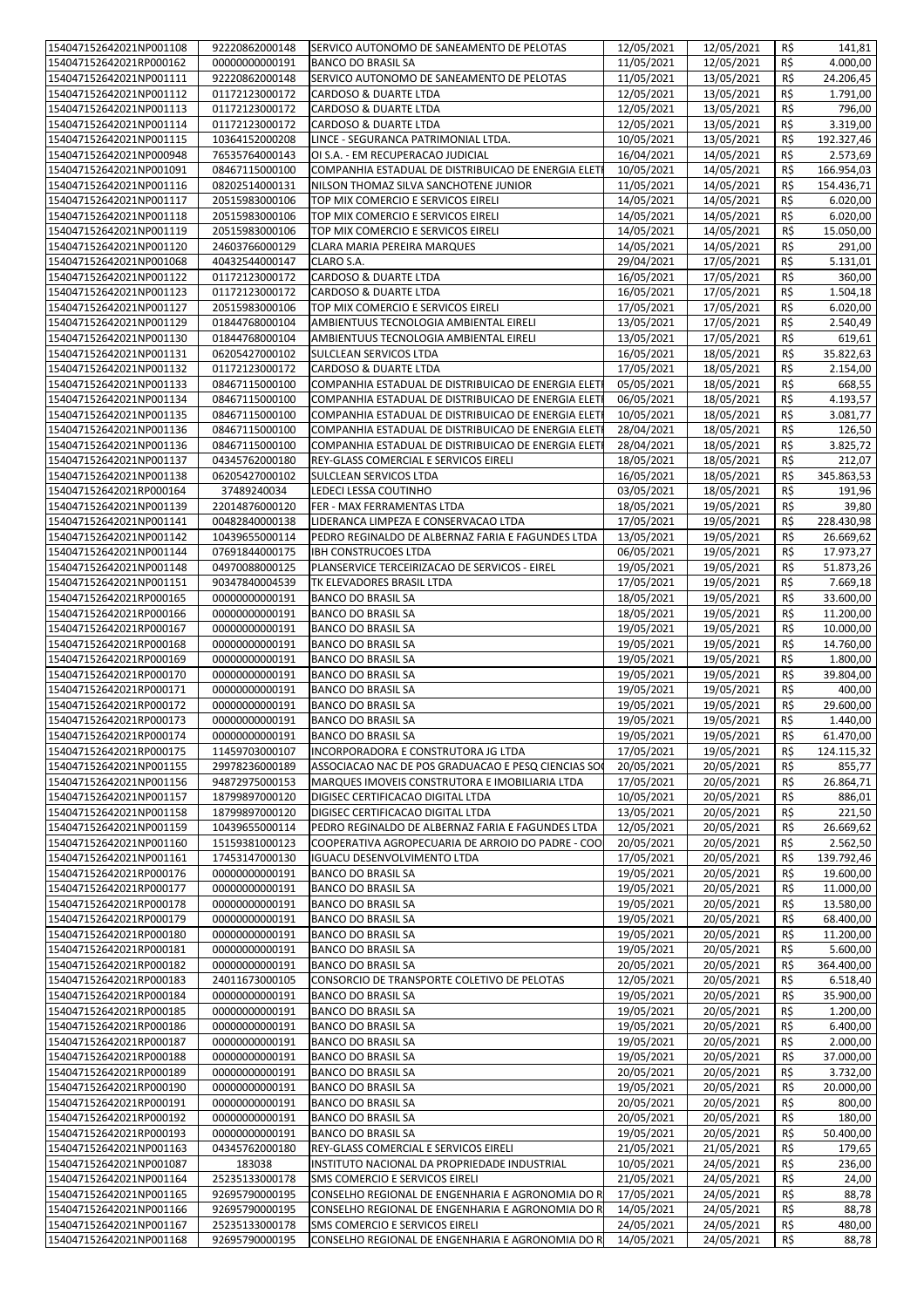| 154047152642021NP001169                            |                       |                                                                               |                          |                          |            | 2.562,50           |
|----------------------------------------------------|-----------------------|-------------------------------------------------------------------------------|--------------------------|--------------------------|------------|--------------------|
|                                                    | 90430414000143        | COOPERATIVA DOS APICULTORES E FRUTICULTORES DA ZON                            | 24/05/2021               | 24/05/2021               | R\$        |                    |
| 154047152642021NP001171                            | 04345762000180        | REY-GLASS COMERCIAL E SERVICOS EIRELI                                         | 24/05/2021               | 24/05/2021               | R\$        | 299,78             |
| 154047152642021NP001172                            | 11227424000100        | CALIBRY METROLOGIA COMERCIO E CALIBRACAO LTDA                                 | 24/05/2021               | 24/05/2021               | R\$        | 151,70             |
|                                                    |                       |                                                                               |                          |                          |            |                    |
| 154047152642021NP001173                            | 23980789000190        | <b>VALE DIAGNOSTICOS LTDA</b>                                                 | 24/05/2021               | 24/05/2021               | R\$        | 7,00               |
| 154047152642021NP001174                            | 115406                | EMPRESA BRASIL DE COMUNICACAO S.A                                             | 21/05/2021               | 24/05/2021               | R\$        | 4.535,54           |
| 154047152642021RP000194                            | 00000000000191        | <b>BANCO DO BRASIL SA</b>                                                     | 24/05/2021               | 24/05/2021               | R\$        | 400,00             |
|                                                    |                       |                                                                               |                          |                          |            |                    |
| 154047152642021NP000995                            | 183038                | INSTITUTO NACIONAL DA PROPRIEDADE INDUSTRIAL                                  | 26/04/2021               | 25/05/2021               | R\$        | 70,00              |
| 154047152642021NP001000                            | 183038                | INSTITUTO NACIONAL DA PROPRIEDADE INDUSTRIAL                                  | 26/04/2021               | 25/05/2021               | R\$        | 70,00              |
| 154047152642021NP001178                            | 10783598000196        | LINCOLN FERNANDO MACHADO DE SOUZA                                             | 25/05/2021               | 25/05/2021               | R\$        | 3.360,00           |
|                                                    |                       |                                                                               |                          |                          |            |                    |
| 154047152642021NP001179                            | 10783598000196        | LINCOLN FERNANDO MACHADO DE SOUZA                                             | 25/05/2021               | 25/05/2021               | R\$        | 240,00             |
| 154047152642021NP001180                            | 18641075000117        | LICITARE PRODUTOS, MATERIAIS E SERVICOS LTDA                                  | 25/05/2021               | 25/05/2021               | R\$        | 319,70             |
|                                                    |                       |                                                                               |                          |                          |            |                    |
| 154047152642021NP001181                            | 10783598000196        | LINCOLN FERNANDO MACHADO DE SOUZA                                             | 25/05/2021               | 25/05/2021               | R\$        | 1.820,00           |
| 154047152642021NP001182                            | 21997155000114        | VIXBOT SOLUCOES EM INFORMATICA LTDA                                           | 25/05/2021               | 25/05/2021               | R\$        | 2.437,54           |
| 154047152642021NP001027                            | 183038                | INSTITUTO NACIONAL DA PROPRIEDADE INDUSTRIAL                                  | 27/04/2021               | 26/05/2021               | R\$        | 36,00              |
|                                                    |                       |                                                                               |                          |                          |            |                    |
| 154047152642021NP001028                            | 183038                | INSTITUTO NACIONAL DA PROPRIEDADE INDUSTRIAL                                  | 27/04/2021               | 26/05/2021               | R\$        | 78,00              |
| 154047152642021NP001183                            | 01278335000139        | MARSOU ENGENHARIA EIRELI                                                      | 25/05/2021               | 26/05/2021               | R\$        | 15.708,05          |
| 154047152642021NP001184                            |                       | CCM AUTOMACAO INDUSTRIAL LTDA                                                 | 26/05/2021               | 26/05/2021               | R\$        | 1.073,31           |
|                                                    | 92713114000105        |                                                                               |                          |                          |            |                    |
| 154047152642021NP001186                            | 97531702000214        | REFEICOES NORTE SUL EIRELI                                                    | 21/05/2021               | 26/05/2021               | R\$        | 418.366,12         |
| 154047152642021NP001186                            | 97531702000214        | REFEICOES NORTE SUL EIRELI                                                    | 21/05/2021               | 26/05/2021               | R\$        | 143.498,31         |
|                                                    |                       |                                                                               |                          |                          |            |                    |
| 154047152642021NP001188                            | 97531702000486        | REFEICOES NORTE SUL EIRELI                                                    | 21/05/2021               | 26/05/2021               | R\$        | 94.856,42          |
| 154047152642021NP001188                            | 97531702000486        | REFEICOES NORTE SUL EIRELI                                                    | 21/05/2021               | 26/05/2021               | R\$        | 101,76             |
| 154047152642021NP001189                            | 06205427000102        | SULCLEAN SERVICOS LTDA                                                        | 21/05/2021               | 26/05/2021               | R\$        | 346.169,93         |
|                                                    |                       |                                                                               |                          |                          |            |                    |
| 154047152642021NP001190                            | 07796330000184        | INTERSUL EQUIPAMENTOS E SERVICOS HOSPITALARES LTDA                            | 19/05/2021               | 27/05/2021               | R\$        | 1.174,16           |
| 154047152642021NP001191                            | 94872975000153        | MARQUES IMOVEIS CONSTRUTORA E IMOBILIARIA LTDA                                | 26/05/2021               | 27/05/2021               | R\$        | 4.967,28           |
|                                                    | 94521341000156        | <b>CAPELLI &amp; CAPELLI LTDA</b>                                             |                          |                          |            |                    |
| 154047152642021NP001192                            |                       |                                                                               | 27/05/2021               | 28/05/2021               | R\$        | 36.352,00          |
| 154047152642021NP001193                            | 94872975000153        | MARQUES IMOVEIS CONSTRUTORA E IMOBILIARIA LTDA                                | 26/05/2021               | 28/05/2021               | R\$        |                    |
| 154047152642021NP001193                            | 94872975000153        | MARQUES IMOVEIS CONSTRUTORA E IMOBILIARIA LTDA                                | 26/05/2021               | 28/05/2021               | R\$        | 16.313,80          |
|                                                    |                       |                                                                               |                          |                          |            |                    |
| 154047152642021NP001194                            | 01819869000125        | ENTERPRISE COMERCIO DE MATERIAIS PARA EQUIPAMENTO                             | 25/05/2021               | 28/05/2021               | R\$        | 9.539,77           |
| 154047152642021NP001195                            | 94872975000153        | MARQUES IMOVEIS CONSTRUTORA E IMOBILIARIA LTDA                                | 26/05/2021               | 28/05/2021               | R\$        |                    |
| 154047152642021NP001195                            |                       |                                                                               |                          |                          |            |                    |
|                                                    | 94872975000153        | MARQUES IMOVEIS CONSTRUTORA E IMOBILIARIA LTDA                                | 26/05/2021               | 28/05/2021               | R\$        | 19.762,14          |
| 154047152642021NP001196                            | 94872975000153        | MARQUES IMOVEIS CONSTRUTORA E IMOBILIARIA LTDA                                | 26/05/2021               | 28/05/2021               | R\$        |                    |
| 154047152642021NP001196                            | 94872975000153        | MARQUES IMOVEIS CONSTRUTORA E IMOBILIARIA LTDA                                | 26/05/2021               | 28/05/2021               | R\$        | 7.904,79           |
|                                                    |                       |                                                                               |                          |                          |            |                    |
| 154047152642021NP001197                            | 94872975000153        | MARQUES IMOVEIS CONSTRUTORA E IMOBILIARIA LTDA                                | 26/05/2021               | 28/05/2021               | R\$        |                    |
| 154047152642021NP001197                            | 94872975000153        | MARQUES IMOVEIS CONSTRUTORA E IMOBILIARIA LTDA                                | 26/05/2021               | 28/05/2021               | R\$        | 6.956,58           |
| 154047152642021NP001152                            | 92751213000173        | COMPANHIA DE SEGUROS PREVIDENCIA DO SUL                                       | 14/05/2021               | 31/05/2021               | R\$        | 119,79             |
|                                                    |                       |                                                                               |                          |                          |            |                    |
| 154047152642021NP001198                            | 92396134000191        | CONSELHO REGIONAL DE TECNICOS EM RADIOLOGIA                                   | 19/05/2021               | 31/05/2021               | R\$        | 55,00              |
| 154047152642021NP001199                            | 04101889000154        | SULREDES SERVICOS EM INFORMATICA LTDA                                         | 28/05/2021               | 31/05/2021               | R\$        | 418,40             |
|                                                    |                       |                                                                               |                          |                          |            |                    |
| 154047152642021NP001200                            | 04101889000154        | SULREDES SERVICOS EM INFORMATICA LTDA                                         | 25/05/2021               | 31/05/2021               | R\$        | 1.591,84           |
| 154047152642021RP000195                            | 00000000000191        | <b>BANCO DO BRASIL SA</b>                                                     | 31/05/2021               | 31/05/2021               | R\$        | 321,00             |
| 154047152642021NP001203                            | 26776000000171        | <b>ADRIANO HELLWIG</b>                                                        | 31/05/2021               | 01/06/2021               | R\$        | 1.382,40           |
|                                                    |                       |                                                                               |                          |                          |            |                    |
| 154047152642021NP001204                            | 00577539035           | LIANE UCKER BOHMER                                                            | 24/05/2021               | 01/06/2021               | R\$        | 1.970,00           |
| 154047152642021NP001205                            | 94521341000156        | <b>CAPELLI &amp; CAPELLI LTDA</b>                                             | 27/05/2021               | 01/06/2021               | R\$        | 100.850,00         |
|                                                    |                       |                                                                               |                          |                          |            |                    |
| 154047152642021NP001206                            | 97531702000486        | REFEICOES NORTE SUL EIRELI                                                    | 21/05/2021               | 01/06/2021               | R\$        | 1.000,00           |
| 154047152642021NP001207                            | 92220862000148        | SERVICO AUTONOMO DE SANEAMENTO DE PELOTAS                                     | 28/05/2021               | 01/06/2021               | R\$        | 15.168,85          |
| 154047152642021NP001208                            | 18785251000194        | ZONA SUL TELECOM LTDA                                                         | 28/05/2021               | 01/06/2021               | R\$        | 11.113,65          |
|                                                    |                       |                                                                               |                          |                          |            |                    |
| 154047152642021RP000196                            | 00000000000191        | <b>BANCO DO BRASIL SA</b>                                                     | 01/06/2021               | 01/06/2021               | $R\zeta$   | 90,00              |
| 154047152642021NP001185                            | 01278335000139        | MARSOU ENGENHARIA EIRELI                                                      | 25/05/2021               | 02/06/2021               | R\$        | 61.750,37          |
|                                                    |                       |                                                                               | 02/06/2021               | 02/06/2021               | R\$        | 2.378,00           |
| 154047152642021NP001211                            | 14804690000146        | <b>GABRIEL LEITZKE GOTUZZO</b>                                                |                          |                          |            |                    |
| 154047152642021NP001212                            | 24845457000165        | <b>ITACA LTDA</b>                                                             | 04/12/2020               | 02/06/2021               | R\$        | 363,76             |
| 154047152642021NP001213                            | 12980808000161        | DADB EQUIPAMENTOS E SERVICOS DE INFORMATICA LTDA                              | 02/06/2021               | 02/06/2021               | R\$        | 174,40             |
|                                                    |                       |                                                                               |                          |                          |            |                    |
| 154047152642021NP001214                            | 05197303000160        | VIA RN TINTAS INDUSTRIA E COMERCIO EIRELI                                     | 02/06/2021               | 02/06/2021               | R\$        | 655,70             |
| 154047152642021NP001215                            | 04983476000140        | COOPERATIVA SUL ECOLOGICA DE AGRICULTORES FAMILIAR                            | 02/06/2021               | 02/06/2021               | R\$        | 6.045,00           |
| 154047152642021NP001216                            | 32324669000125        | BRAGAL COMERCIAL E SERVICOS LTDA                                              | 02/06/2021               | 02/06/2021               | R\$        | 1.328,04           |
|                                                    |                       |                                                                               |                          |                          |            |                    |
| 154047152642021NP001217                            | 32324669000125        | BRAGAL COMERCIAL E SERVICOS LTDA                                              | 02/06/2021               | 02/06/2021               | R\$        | 442,68             |
| 154047152642021NP001218                            | 32324669000125        | BRAGAL COMERCIAL E SERVICOS LTDA                                              | 02/06/2021               | 02/06/2021               | R\$        | 332,01             |
| 154047152642021NP001219                            | 18799897000120        | DIGISEC CERTIFICACAO DIGITAL LTDA                                             | 01/06/2021               | 02/06/2021               | R\$        | 332,26             |
|                                                    |                       |                                                                               |                          |                          |            |                    |
| 154047152642021RP000197                            | 00000000000191        | <b>BANCO DO BRASIL SA</b>                                                     | 02/06/2021               | 02/06/2021               | R\$        | 180,00             |
| 154047152642021NP001077                            | 183038                | INSTITUTO NACIONAL DA PROPRIEDADE INDUSTRIAL                                  | 06/05/2021               | 04/06/2021               | R\$        | 236,00             |
| 154047152642021NP001170                            | 34028316002661        | EMPRESA BRASILEIRA DE CORREIOS E TELEGRAFOS                                   | 20/05/2021               | 07/06/2021               | R\$        | 4.109,95           |
|                                                    |                       |                                                                               |                          |                          |            |                    |
| 154047152642021NP001220                            | 16889292000103        | APOLL COMERCIO DE MOVEIS E MATERIAIS PARA CONSTRUC                            | 04/06/2021               | 07/06/2021               | R\$        | 28.560,00          |
| 154047152642021NP001221                            | 30651162000150        | DINAMICA SHOP EIRELI                                                          | 04/06/2021               | 07/06/2021               | R\$        | 596,80             |
| 154047152642021NP001222                            | 90430414000143        | COOPERATIVA DOS APICULTORES E FRUTICULTORES DA ZON                            | 07/06/2021               | 07/06/2021               | R\$        | 2.317,50           |
|                                                    |                       |                                                                               |                          |                          |            |                    |
| 154047152642021NP001225                            | 17453147000130        | <b>IGUACU DESENVOLVIMENTO LTDA</b>                                            | 27/05/2021               | 07/06/2021               | R\$        | 147.385,37         |
| 154047152642021NP001226                            | 02013755000156        | FERRAGEM ELETROCOR EIRELI                                                     | 04/06/2021               | 07/06/2021               | R\$        | 3.355,00           |
|                                                    |                       |                                                                               |                          |                          |            |                    |
| 154047152642021NP001227                            | 00482840000138        | LIDERANCA LIMPEZA E CONSERVACAO LTDA                                          | 01/06/2021               | 07/06/2021               | R\$        | 65.705,31          |
| 154047152642021NP001228                            | 08658622000113        | J. J. VITALLI                                                                 | 04/06/2021               | 07/06/2021               | R\$        | 212,95             |
| 154047152642021NP001229                            | 15159381000123        | COOPERATIVA AGROPECUARIA DE ARROIO DO PADRE - COO                             | 07/06/2021               | 07/06/2021               | R\$        | 2.317,50           |
|                                                    |                       |                                                                               |                          |                          |            |                    |
| 154047152642021NP001230                            | 00577539035           | LIANE UCKER BOHMER                                                            | 07/06/2021               | 07/06/2021               | R\$        | 1.970,00           |
| 154047152642021NP001231                            | 115406                | EMPRESA BRASIL DE COMUNICACAO S.A                                             | 31/05/2021               | 07/06/2021               | R\$        | 1.333,99           |
| 154047152642021RP000198                            | 32141459087           | PAULO RENAN PROENCA DA LUZ                                                    | 01/06/2021               | 07/06/2021               | R\$        | 403,48             |
|                                                    |                       |                                                                               |                          |                          |            |                    |
| 154047152642021NP001089                            | 183038                | INSTITUTO NACIONAL DA PROPRIEDADE INDUSTRIAL                                  | 10/05/2021               | 08/06/2021               | R\$        | 70,00              |
| 154047152642021NP001232                            | 09382839000106        | MACKLEYN INDUSTRIA, COMERCIO E SERVICOS LTDA                                  | 07/06/2021               | 08/06/2021               | R\$        | 2.094,04           |
|                                                    |                       |                                                                               | 02/06/2021               | 08/06/2021               |            |                    |
| 154047152642021NP001233                            | 19344868000137        | GENSERVICE MANUTENCAO DE GRUPOS GERADORES LTDA                                |                          |                          | R\$        | 86.473,80          |
| 154047152642021NP001234                            |                       | GENSERVICE MANUTENCAO DE GRUPOS GERADORES LTDA                                | 02/06/2021               | 08/06/2021               | R\$        | 7.222,20           |
|                                                    | 19344868000137        |                                                                               |                          |                          |            |                    |
|                                                    |                       |                                                                               |                          |                          |            |                    |
| 154047152642021NP001235                            | 17453147000130        | IGUACU DESENVOLVIMENTO LTDA                                                   | 07/06/2021               | 08/06/2021               | R\$        | 25.794,84          |
| 154047152642021NP001237                            | 76659820000151        | ASSOCIACAO PARANAENSE DE CULTURA - APC                                        | 02/06/2021               | 08/06/2021               | R\$        | 1.337,23           |
| 154047152642021RP000199                            | 28874153015           | MAURO SERGIO LIMA UMPIERRE                                                    | 02/06/2021               | 08/06/2021               | R\$        | 7.676,28           |
|                                                    |                       |                                                                               |                          |                          |            |                    |
| 154047152642021RP000200<br>154047152642021NP001099 | 60126798079<br>183038 | JOSE ALFONSO GOMEZ BUSTAMANTE<br>INSTITUTO NACIONAL DA PROPRIEDADE INDUSTRIAL | 01/06/2021<br>11/05/2021 | 08/06/2021<br>09/06/2021 | R\$<br>R\$ | 7.780,79<br>236,00 |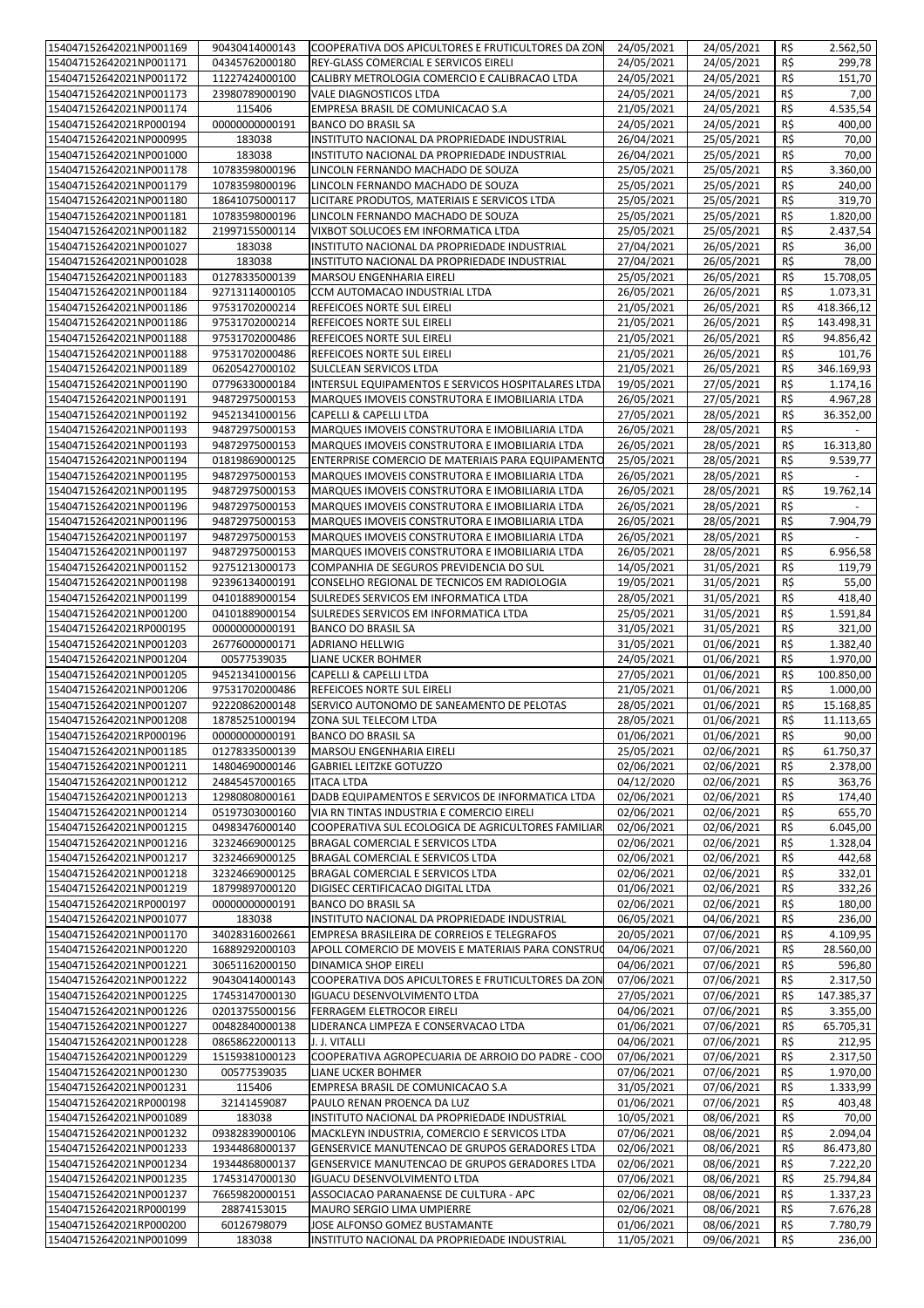| 154047152642021NP001240                            | 04970088000125                   | PLANSERVICE TERCEIRIZACAO DE SERVICOS - EIREL                        | 07/06/2021               | 09/06/2021               | R\$        | 429.682,67             |
|----------------------------------------------------|----------------------------------|----------------------------------------------------------------------|--------------------------|--------------------------|------------|------------------------|
| 154047152642021NP001241                            | 04345762000180                   | REY-GLASS COMERCIAL E SERVICOS EIRELI                                | 08/06/2021               | 09/06/2021               | R\$        | 485,06                 |
| 154047152642021NP001243                            | 07691844000175                   | <b>IBH CONSTRUCOES LTDA</b>                                          | 07/06/2021               | 09/06/2021               | R\$        | 8.890,40               |
| 154047152642021RP000201                            | 06808568979                      | <b>EDUARDO GHIGGI</b>                                                | 08/06/2021               | 09/06/2021               | R\$        | 872,00<br>219.757,51   |
| 154047152642021NP001247<br>154047152642021NP001249 | 00482840000138<br>22739686000170 | LIDERANCA LIMPEZA E CONSERVACAO LTDA<br>C. PEZZINI - EIRELI          | 08/06/2021<br>10/06/2021 | 10/06/2021<br>10/06/2021 | R\$<br>R\$ | 1.758,12               |
| 154047152642021RP000202                            | 00000000000191                   | <b>BANCO DO BRASIL SA</b>                                            | 07/06/2021               | 10/06/2021               | R\$        | 800,00                 |
| 154047152642021RP000203                            | 89877500000110                   | ABELUPE ASSOCIACAO BENEFICENTE LUTERANA DE PELOTAS                   | 09/06/2021               | 10/06/2021               | R\$        | 4.800,00               |
| 154047152642021NP001251                            | 03506307000157                   | TICKET SOLUCOES HDFGT S/A                                            | 02/06/2021               | 11/06/2021               | R\$        | 60.248,91              |
| 154047152642021NP001252                            | 04983476000140                   | COOPERATIVA SUL ECOLOGICA DE AGRICULTORES FAMILIAR                   | 11/06/2021               | 11/06/2021               | R\$        | 5.460,00               |
| 154047152642021NP001253                            | 33916724000139                   | DETETIZE CONTROLE DE PRAGAS LTDA                                     | 11/06/2021               | 11/06/2021               | R\$        | 657,02                 |
| 154047152642021NP001255                            | 11099588000107                   | SOLARIS TELEINFORMATICA LTDA                                         | 11/06/2021               | 11/06/2021               | R\$        | 550,00                 |
| 154047152642021NP001256                            | 94872975000153                   | MARQUES IMOVEIS CONSTRUTORA E IMOBILIARIA LTDA                       | 09/06/2021               | 11/06/2021               | R\$        | 92.312,63              |
| 154047152642021RP000204                            | 92238914000103                   | ASSOCIACAO PELOTENSE DE ASSISTENCIA E CULTURA                        | 09/06/2021               | 11/06/2021               | R\$        | 114.774,91             |
| 154047152642021RP000205                            | 00000000000191                   | <b>BANCO DO BRASIL SA</b>                                            | 11/06/2021               | 11/06/2021               | R\$        | 3.732,00               |
| 154047152642021NP001121                            | 183038                           | INSTITUTO NACIONAL DA PROPRIEDADE INDUSTRIAL                         | 14/05/2021               | 14/06/2021               | R\$        | 118,00                 |
| 154047152642021NP001124                            | 76535764000143                   | OI S.A. - EM RECUPERACAO JUDICIAL                                    | 14/05/2021               | 14/06/2021               | R\$        | 1,27                   |
| 154047152642021NP001124                            | 76535764000143                   | OI S.A. - EM RECUPERACAO JUDICIAL                                    | 14/05/2021               | 14/06/2021               | R\$        | 4.065,25               |
| 154047152642021NP001257                            | 26776000000171                   | <b>ADRIANO HELLWIG</b>                                               | 11/06/2021               | 14/06/2021               | R\$        | 10.408,20              |
| 154047152642021NP001258                            | 11395850000152                   | EVOLUCAO PET - COMERCIO DE PRODUTOS PARA BANHO/TO                    | 28/05/2021               | 14/06/2021               | R\$        | 17.794,35              |
| 154047152642021NP001259                            | 10783598000196                   | LINCOLN FERNANDO MACHADO DE SOUZA                                    | 11/06/2021               | 14/06/2021               | R\$        | 7.580,00               |
| 154047152642021NP001261                            | 14879831000190                   | <b>FERNANDA LOPER</b>                                                | 10/06/2021               | 14/06/2021               | R\$        | 2.331,00<br>153.927,42 |
| 154047152642021NP001263<br>154047152642021NP001265 | 08202514000131<br>07691844000175 | NILSON THOMAZ SILVA SANCHOTENE JUNIOR<br><b>IBH CONSTRUCOES LTDA</b> | 10/06/2021<br>10/06/2021 | 14/06/2021<br>14/06/2021 | R\$<br>R\$ | 20.544,28              |
| 154047152642021NP001266                            | 07691844000175                   | <b>IBH CONSTRUCOES LTDA</b>                                          | 10/06/2021               | 14/06/2021               | R\$        | 32.470,13              |
| 154047152642021NP001267                            | 07691844000175                   | <b>IBH CONSTRUCOES LTDA</b>                                          | 10/06/2021               | 14/06/2021               | R\$        | 21.517,63              |
| 154047152642021NP001268                            | 07691844000175                   | <b>IBH CONSTRUCOES LTDA</b>                                          | 10/06/2021               | 14/06/2021               | R\$        | 9.235,39               |
| 154047152642021NP001269                            | 07691844000175                   | <b>IBH CONSTRUCOES LTDA</b>                                          | 10/06/2021               | 14/06/2021               | R\$        | 2.979,66               |
| 154047152642021NP001270                            | 07691844000175                   | <b>IBH CONSTRUCOES LTDA</b>                                          | 10/06/2021               | 14/06/2021               | R\$        | 4.406,66               |
| 154047152642021NP001271                            | 07691844000175                   | <b>IBH CONSTRUCOES LTDA</b>                                          | 10/06/2021               | 14/06/2021               | R\$        | 2.877,26               |
| 154047152642021NP001067                            | 40432544000147                   | CLARO S.A.                                                           | 29/04/2021               | 15/06/2021               | R\$        | 976,67                 |
| 154047152642021NP001125                            | 183038                           | INSTITUTO NACIONAL DA PROPRIEDADE INDUSTRIAL                         | 17/05/2021               | 15/06/2021               | R\$        | 118,00                 |
| 154047152642021NP001126                            | 183038                           | INSTITUTO NACIONAL DA PROPRIEDADE INDUSTRIAL                         | 17/05/2021               | 15/06/2021               | R\$        | 236,00                 |
| 154047152642021NP001128                            | 183038                           | INSTITUTO NACIONAL DA PROPRIEDADE INDUSTRIAL                         | 17/05/2021               | 15/06/2021               | R\$        | 176,00                 |
| 154047152642021NP001248                            | 08467115000100                   | COMPANHIA ESTADUAL DE DISTRIBUICAO DE ENERGIA ELET                   | 09/06/2021               | 15/06/2021               | R\$        | 174.663,85             |
| 154047152642021NP001272                            | 84968874000127                   | ALMAQ EQUIPAMENTOS PARA ESCRITORIO LIMITADA                          | 10/06/2021               | 15/06/2021               | R\$        | 19.295,05              |
| 154047152642021NP001273                            | 34777255000187                   | LUMEN COMERCIO E SERVICOS DE MOTORES ELETRICOS EIR                   | 15/06/2021               | 15/06/2021               | R\$        | 118,25                 |
| 154047152642021NP001274                            | 87389086000174                   | PRO-RAD CONSULTORES EM RADIOPROTECAO S/S LTDA                        | 10/06/2021               | 15/06/2021               | R\$        | 148,67                 |
| 154047152642021NP001275                            | 29309583000119                   | <b>R.P FERRAGENS LTDA</b>                                            | 15/06/2021               | 15/06/2021               | R\$        | 4.704,29               |
| 154047152642021NP001276                            | 14968227000130                   | FERGAVI COMERCIAL LTDA                                               | 15/06/2021               | 15/06/2021               | R\$        | 150,84                 |
| 154047152642021RP000208                            | 24011673000105                   | CONSORCIO DE TRANSPORTE COLETIVO DE PELOTAS                          | 14/06/2021               | 15/06/2021               | R\$        | 7.104,00               |
| 154047152642021NP001245<br>154047152642021NP001281 | 07691844000175<br>01172123000172 | <b>IBH CONSTRUCOES LTDA</b><br>CARDOSO & DUARTE LTDA                 | 07/06/2021<br>15/06/2021 | 16/06/2021<br>16/06/2021 | R\$<br>R\$ | 16.645,83<br>4.518,00  |
| 154047152642021NP001282                            | 31085156000146                   | MACMED SOLUCOES EM SAUDE LTDA.                                       | 16/06/2021               | 16/06/2021               | R\$        | 1.147,20               |
| 154047152642021NP001284                            | 10783598000196                   | LINCOLN FERNANDO MACHADO DE SOUZA                                    | 16/06/2021               | 16/06/2021               | R\$        | 5.894,00               |
| 154047152642021Pl000004                            | 65494742000166                   | WEGH ASSESSORIA E LOGISTICA INTERNACIONAL LTDA                       | 27/05/2021               | 16/06/2021               | $R\zeta$   | 6.377,25               |
| 154047152642021RP000209                            | 00000000000191                   | <b>BANCO DO BRASIL SA</b>                                            | 15/06/2021               | 16/06/2021               | R\$        | 68.400,00              |
| 154047152642021RP000210                            | 00000000000191                   | <b>BANCO DO BRASIL SA</b>                                            | 15/06/2021               | 16/06/2021               | R\$        | 11.800,00              |
| 154047152642021NP001145                            | 183038                           | INSTITUTO NACIONAL DA PROPRIEDADE INDUSTRIAL                         | 19/05/2021               | 17/06/2021               | R\$        | 488,00                 |
| 154047152642021NP001146                            | 183038                           | INSTITUTO NACIONAL DA PROPRIEDADE INDUSTRIAL                         | 19/05/2021               | 17/06/2021               | R\$        | 118,00                 |
| 154047152642021NP001147                            | 183038                           | INSTITUTO NACIONAL DA PROPRIEDADE INDUSTRIAL                         | 19/05/2021               | 17/06/2021               | R\$        | 118,00                 |
| 154047152642021NP001149                            | 183038                           | INSTITUTO NACIONAL DA PROPRIEDADE INDUSTRIAL                         | 19/05/2021               | 17/06/2021               | R\$        | 118,00                 |
| 154047152642021NP001150                            | 183038                           | INSTITUTO NACIONAL DA PROPRIEDADE INDUSTRIAL                         | 19/05/2021               | 17/06/2021               | R\$        | 118,00                 |
| 154047152642021NP001153                            | 183038                           | INSTITUTO NACIONAL DA PROPRIEDADE INDUSTRIAL                         | 19/05/2021               | 17/06/2021               | R\$        | 36,00                  |
| 154047152642021NP001154                            | 183038                           | INSTITUTO NACIONAL DA PROPRIEDADE INDUSTRIAL                         | 19/05/2021               | 17/06/2021               | R\$        | 118,00                 |
| 154047152642021NP001285                            | 01172123000172                   | CARDOSO & DUARTE LTDA                                                | 16/06/2021               | 17/06/2021               | R\$        | 1.202,75               |
| 154047152642021NP001286<br>154047152642021NP001287 | 01172123000172<br>09382839000106 | CARDOSO & DUARTE LTDA                                                | 16/06/2021<br>16/06/2021 | 17/06/2021<br>17/06/2021 | R\$<br>R\$ | 26.829,90<br>7.409,68  |
| 154047152642021NP001288                            | 00577539035                      | MACKLEYN INDUSTRIA, COMERCIO E SERVICOS LTDA<br>LIANE UCKER BOHMER   | 17/06/2021               | 17/06/2021               | R\$        | 1.970,00               |
| 154047152642021NP001289                            | 03506307000157                   | <b>TICKET SOLUCOES HDFGT S/A</b>                                     | 10/06/2021               | 17/06/2021               | R\$        | 50.337,84              |
| 154047152642021NP001290                            | 15600690000197                   | MARILAINE CHELMINSKI SWENSSON 00897367960                            | 17/06/2021               | 17/06/2021               | R\$        | 1.268,64               |
| 154047152642021RP000211                            | 00000000000191                   | <b>BANCO DO BRASIL SA</b>                                            | 17/06/2021               | 17/06/2021               | R\$        | 270,00                 |
| 154047152642021NP001291                            | 07691844000175                   | <b>IBH CONSTRUCOES LTDA</b>                                          | 10/06/2021               | 18/06/2021               | R\$        | 41.622,48              |
| 154047152642021NP001293                            | 05340639000130                   | PRIME CONSULTORIA E ASSESSORIA EMPRESARIAL LTDA                      | 09/06/2021               | 18/06/2021               | R\$        | 45.176,08              |
| 154047152642021NP001294                            | 97531702000214                   | REFEICOES NORTE SUL EIRELI                                           | 15/06/2021               | 18/06/2021               | R\$        | 395.103,12             |
| 154047152642021NP001294                            | 97531702000214                   | REFEICOES NORTE SUL EIRELI                                           | 15/06/2021               | 18/06/2021               | R\$        | 197.786,09             |
| 154047152642021RP000212                            | 00000000000191                   | <b>BANCO DO BRASIL SA</b>                                            | 18/06/2021               | 18/06/2021               | R\$        | 50.400,00              |
| 154047152642021RP000213                            | 00000000000191                   | <b>BANCO DO BRASIL SA</b>                                            | 18/06/2021               | 18/06/2021               | R\$        | 6.400,00               |
| 154047152642021RP000214                            | 00000000000191                   | <b>BANCO DO BRASIL SA</b>                                            | 18/06/2021               | 18/06/2021               | R\$        | 20.000,00              |
| 154047152642021RP000215                            | 00000000000191                   | <b>BANCO DO BRASIL SA</b>                                            | 18/06/2021               | 18/06/2021               | R\$        | 1.200,00               |
| 154047152642021RP000216                            | 00000000000191                   | <b>BANCO DO BRASIL SA</b>                                            | 18/06/2021               | 18/06/2021               | R\$        | 2.000,00               |
| 154047152642021RP000217                            | 00000000000191                   | <b>BANCO DO BRASIL SA</b>                                            | 18/06/2021               | 18/06/2021               | R\$        | 35.900,00              |
| 154047152642021RP000218<br>154047152642021RP000219 | 00000000000191<br>00000000000191 | <b>BANCO DO BRASIL SA</b>                                            | 18/06/2021<br>18/06/2021 | 18/06/2021<br>18/06/2021 | R\$<br>R\$ | 20.400,00<br>37.000,00 |
| 154047152642021RP000220                            | 00000000000191                   | <b>BANCO DO BRASIL SA</b><br><b>BANCO DO BRASIL SA</b>               | 18/06/2021               | 18/06/2021               | R\$        | 29.600,00              |
| 154047152642021TF000015                            | 20251882000175                   | FORUM NACIONAL DE PRO-REITORES DE PESQUISA E POS-GF                  | 18/06/2021               | 18/06/2021               | R\$        | 1.500,00               |
| 154047152642021NP001295                            | 07735324000117                   | ITOFRAN COMERCIO ATACADISTA DE MATERIAIS DE CONSTR                   | 18/06/2021               | 21/06/2021               | R\$        | 164,50                 |
| 154047152642021NP001296                            | 19099184000117                   | MARIO SERGIO CASLINI CONSTRUTORA                                     | 18/06/2021               | 21/06/2021               | R\$        | 9.999,41               |
| 154047152642021NP001297                            | 07735324000117                   | ITOFRAN COMERCIO ATACADISTA DE MATERIAIS DE CONSTR                   | 18/06/2021               | 21/06/2021               | R\$        | 622,40                 |